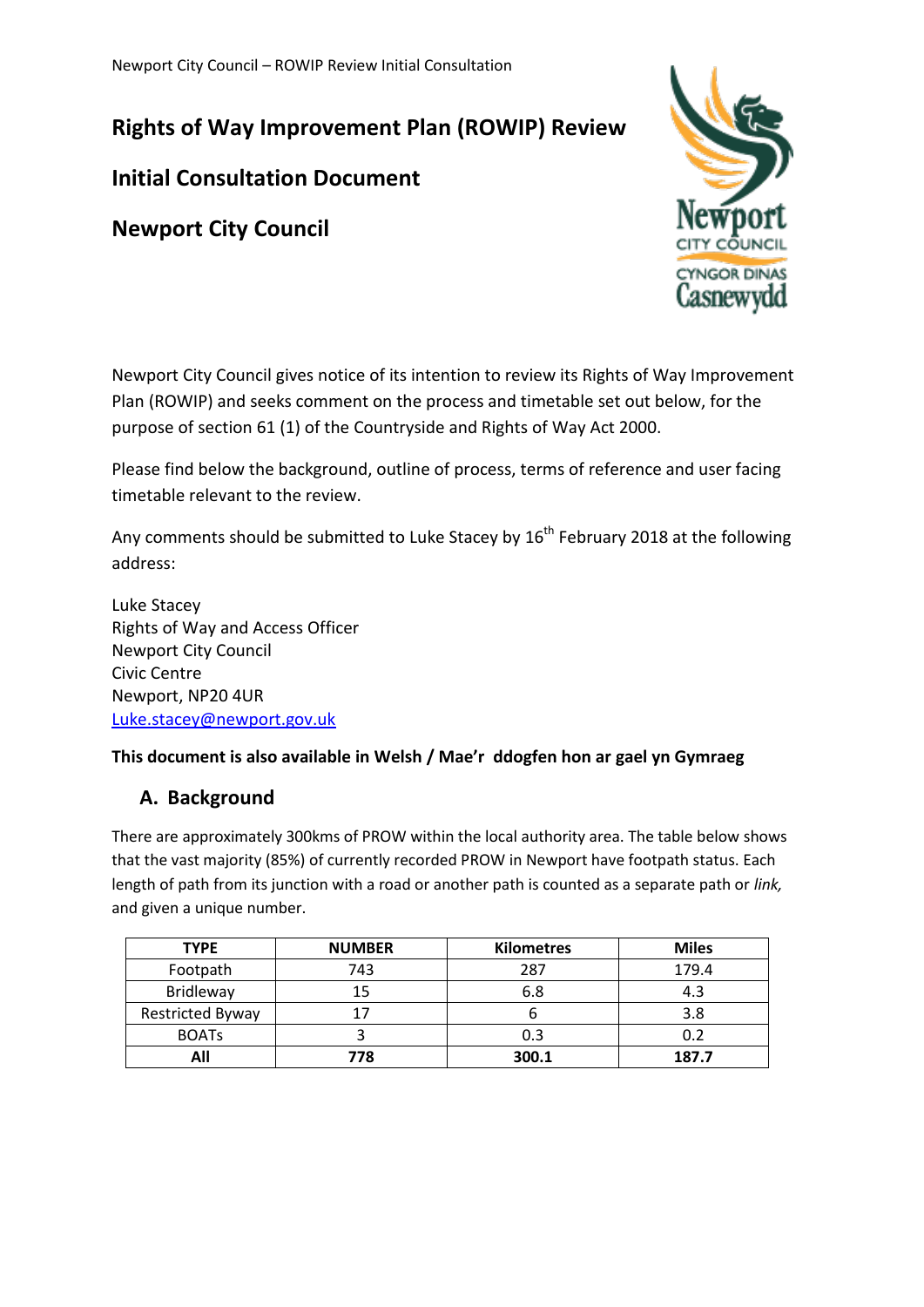In 2007 Newport City Council published its Rights of Way Improvement plan (ROWIP). This plan would provide a 10 year plan outlining how the local authority would manage and improve it rights of way network and access opportunities.

As the 10 year plan comes to an end local authorities are required to make a new assessment which must include a review of the previous ROWIPs. At this stage a decision can be made whether to amend the original ROWIP. As there have been a number of legislative changes over the last ten years it is anticipated that all Welsh Authorities will produce new ROWIPs and that these will be published between 2017 and 2019.

The purpose of this initial consultation document is to outline the proposed timetable, the assessment to be made and how the authority will review the existing Rights of Way Improvement Plan.

## **B. Outline of Process**

The publication of the original ROWIP was subject to government guidance which was made available in 2002. This document outlined how the ROWIP should be produced and the stages involved. The review and republication is also subject to updated Welsh Government Guidance. Similar to the earlier release this guidance outlines the process to be followed providing for:

- Evaluation of the delivery of the previous ROWIP
- Evaluation of the current condition of the network and its legal record
- Evaluation of future needs and opportunities
- Development of a new statement of plans
- Development of delivery plans
- Publication of draft and consideration of representatives
- Implementing the new ROWIP

#### **The new ROWIPs will differ from earlier ROWIPs in the following ways:**

**Additional 'Delivery plans' –** Delivery plans are annexes to the ROWIP. These will provide the opportunity to regularly review progress and any changes in circumstances thus creating a more flexible focussed plan that can be changed when necessary.

**Assessment of previous ROWIP –** The extent to which actions in last ROWIP have been addressed will be considered and any outstanding actions highlighted to take forward.

**Review of limitations and authorised structures -** as part of the review authorities are required to make a brief evaluation of the completeness of their record of limitations and authorised structures on the public rights of way network

**Links to new plans/ strategies –** links to other plans and strategies that have been developed since first ROWIP will be identified. In Newport, the Draft Corporate plan 2017- 2022 makes reference to maximising environmental opportunities, promoting the city's open spaces, coastal path and promoting healthy lifestyles. Local Development Plan 2013, Living Levels Project and Active Travel Maps will all be incorporated, where appropriate, into the ROWIP Review.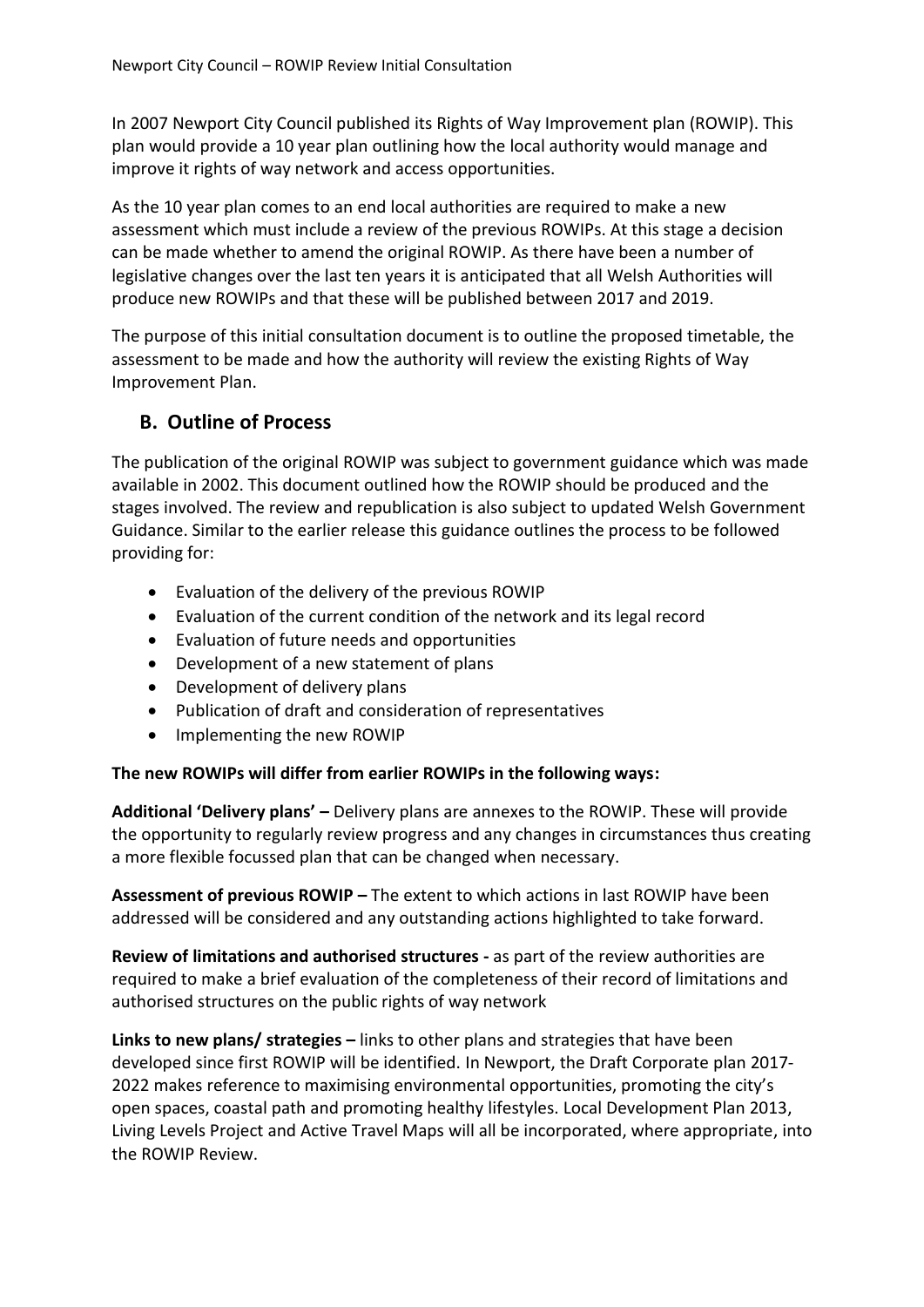**Focus on non-participants –** consideration of the needs of the wider public including those who currently do not participate in outdoor recreation regularly.

**Focus on blind, partially sighted and mobility user -** A greater emphasis on taking into account needs of blind or partially sighted people and those with mobility issues will be included

The following key pieces of legislation have also been enacted since publication of the previous ROWIP and will further assist in shaping the new plan:

- **Well-being of Future Generations (Wales) Act 2013 –** focus on Well-being for all those living in Wales and set out 7 key well- being goals: A prosperous Wales, a resilient wales, a healthier Wales, a more equal Wales, a Wales of cohesive communities and a Wales of vibrant culture and thriving welsh.
- **Active Travel (Wales) Act 2013 –** places duty on Local Authority's to secure new active travel routes e.g. walking, cycling in order to promote active travel journeys e.g. to school, work. Active Travel Maps have been produced for each LA identifying key new routes to be created.
- **Equality Act 2010 –** this builds on the earlier Disability Discrimination Act 1995 and basically introduces a whole new set of 'protected characteristics' of the public which it is unlawful to discriminate against and places duty on LA's in carrying out its functions to give regard to this.
- **Environment (Wales) Act 2016-** Section 11, Area statements developed under this Act.
- **Local Government Act 1999 -** this piece of legislation was in place at the time of the first ROWIP and will again need to be considered in this review as Part 1 point 3 enquires local authorities to secure continues improvements and to consult service users.

# **C. Terms of reference**

The Countryside and Rights of Way (CROW) Act 2000 is the legal mechanism for the draft and review of ROWIPs. The review will be carried out by reference to the statutory and supplementary matters contained therein:

#### **Statutory Matters**

- The extent to which local rights of way meet the present need of the public
- The opportunities provided by local rights of way for exercise and other forms of open air recreation and the enjoyment of the authorities area
- The accessibility of the rights of way to blind or partially sighted people and others with mobility problems

#### **Supplementary Matters**

- The degree to which the previous ROWIP has been delivered
- The present condition of the network and its records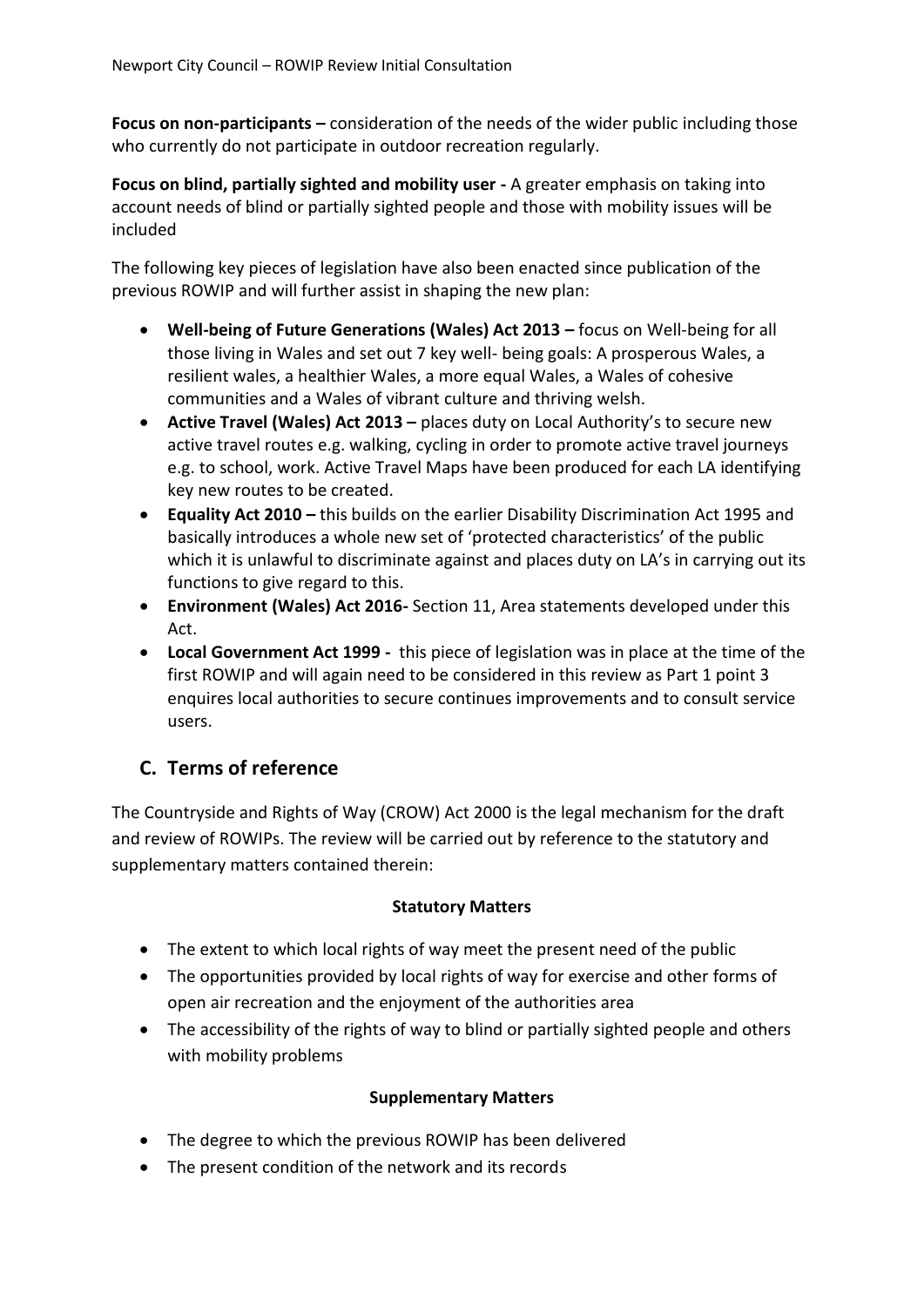The opportunities to contribute to Active Travel objectives, Well-being objectives and the delivery of other plans and priorities.

Consideration will also be given to any directives from Welsh Government that may arise from the "Improving opportunities to access the outdoors for the responsible recreation" consultation and any other legislative changes.

### **D. User facing timetable**

The timetable below sets out the different stages to be followed in order to produce a new up to date revised Rights of Way Improvement Plan for Newport City Council.

It may be necessary to change or develop some tasks as a result of views raised by the many organisations and groups that will be consulted and so the dates are open to review.

Consultations have a minimum of 12 week period and there is a 12 month time limit to produce the ROWIP review once the initial consultation has been made.

Upon completion of the ROWIP the local authority may update and monitor it as it sees fit over the next 10 years.

| <b>Stages</b> | <b>Task</b>                                                                                                                                                                                                                                                                                                                                                                                                                                                                                                                                                                                        | <b>Target Date</b>               |
|---------------|----------------------------------------------------------------------------------------------------------------------------------------------------------------------------------------------------------------------------------------------------------------------------------------------------------------------------------------------------------------------------------------------------------------------------------------------------------------------------------------------------------------------------------------------------------------------------------------------------|----------------------------------|
| Stage 1       | <b>Review Planning</b><br>Project inception<br>1.<br>2. Produce user facing background<br>3. Produce outline of process (to include differences to<br>previous ROWIP)<br>4. Produce draft terms of reference<br>5. Produce draft timetable                                                                                                                                                                                                                                                                                                                                                         | July 2017 -<br>September<br>2017 |
| Stage 2       | <b>Initial Consultation</b>                                                                                                                                                                                                                                                                                                                                                                                                                                                                                                                                                                        |                                  |
|               | Issue documents<br>$1_{\cdot}$<br>a) Publish background, outline, and draft documents to<br>stakeholders as part of initial consultation addressing<br>structure of the review and what is required.<br>b) Publish to website and consult the following:<br>Each Highway Authority adjoining Newport City<br>Council<br>Every town/community Council in Newport<br><b>Local Access Forum</b><br>Natural Resources Wales (NRW)<br>Statutory consultees for Public Path Orders<br>$\bullet$<br>Internal stakeholders e.g. highways, health board,<br>$\bullet$<br>tourism, social services, leisure. | November<br>2017                 |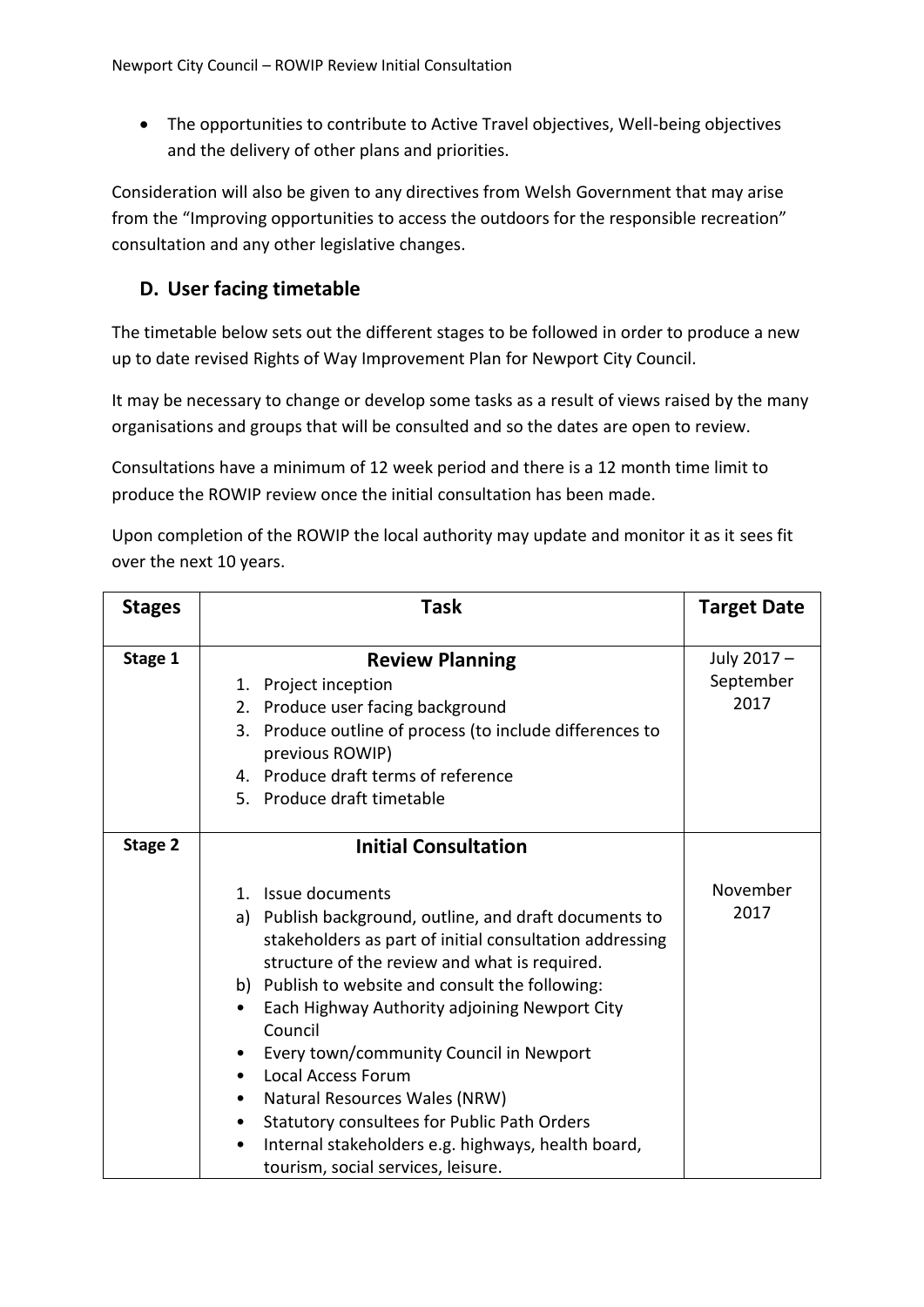|         | Any other local relevant person/bodies<br>$\bullet$                                     |                           |
|---------|-----------------------------------------------------------------------------------------|---------------------------|
|         | 2. Collect and compile responses and review                                             | February 2018             |
|         | a) Produce consultation response report                                                 | December                  |
|         | b) Amend programme timetable and terms of reference                                     | $2017 -$                  |
|         | if required                                                                             | February 2018             |
| Stage 3 | <b>Review of 2007 - 2017 ROWIP</b>                                                      | November<br>$2017 - July$ |
|         | 1. Evaluation of the delivery of the previous ROWIP                                     | 2018                      |
|         | 2. Summarise key matters identified in the previous                                     |                           |
|         | assessment and ROWIP                                                                    |                           |
|         | 3. Summarise previous ROWIP statement of action                                         |                           |
|         | 4. Assess the extent of delivery of previous ROWIP<br>5. Itemise outstanding actions    |                           |
|         | 6. Prepare summary report                                                               |                           |
|         |                                                                                         |                           |
| Stage 4 | <b>New Assessment</b>                                                                   |                           |
|         |                                                                                         | July 2017 -               |
|         | 1. Evaluation of the current condition of the network<br>and its legal record           | September                 |
|         | a) Assess the current condition local rights of way and                                 | 2018                      |
|         | access                                                                                  |                           |
|         | b) Assess accuracy of records                                                           |                           |
|         | Volume of outstanding modification and public path<br>$\bullet$                         |                           |
|         | orders                                                                                  |                           |
|         | Records of limitation.                                                                  |                           |
|         | Potential for 2026 closure of records                                                   |                           |
|         | Processes for recording, changing<br>٠                                                  |                           |
|         | c) Assess how information and advice is made available                                  |                           |
|         | d) Highlight key issues                                                                 |                           |
|         | 2. Evaluation of future needs and opportunities                                         |                           |
|         | a) Consider relevant studies, assessments and plans that                                |                           |
|         | were previously unavailable                                                             |                           |
|         | The welsh Outdoor Recreation Survey<br>Natural Resources Wales' Good for People Toolkit |                           |
|         | <b>Active Travel Maps</b>                                                               |                           |
|         | Local well-being Assessments and Plans                                                  |                           |
|         | <b>Area Statements</b>                                                                  |                           |
|         | <b>Development Plans</b>                                                                |                           |
|         | <b>Newport City Council Objectives</b><br>٠                                             |                           |
|         | b) Undertake targeted consultation and stakeholder                                      | November                  |
|         | engagement                                                                              | $2017 -$                  |